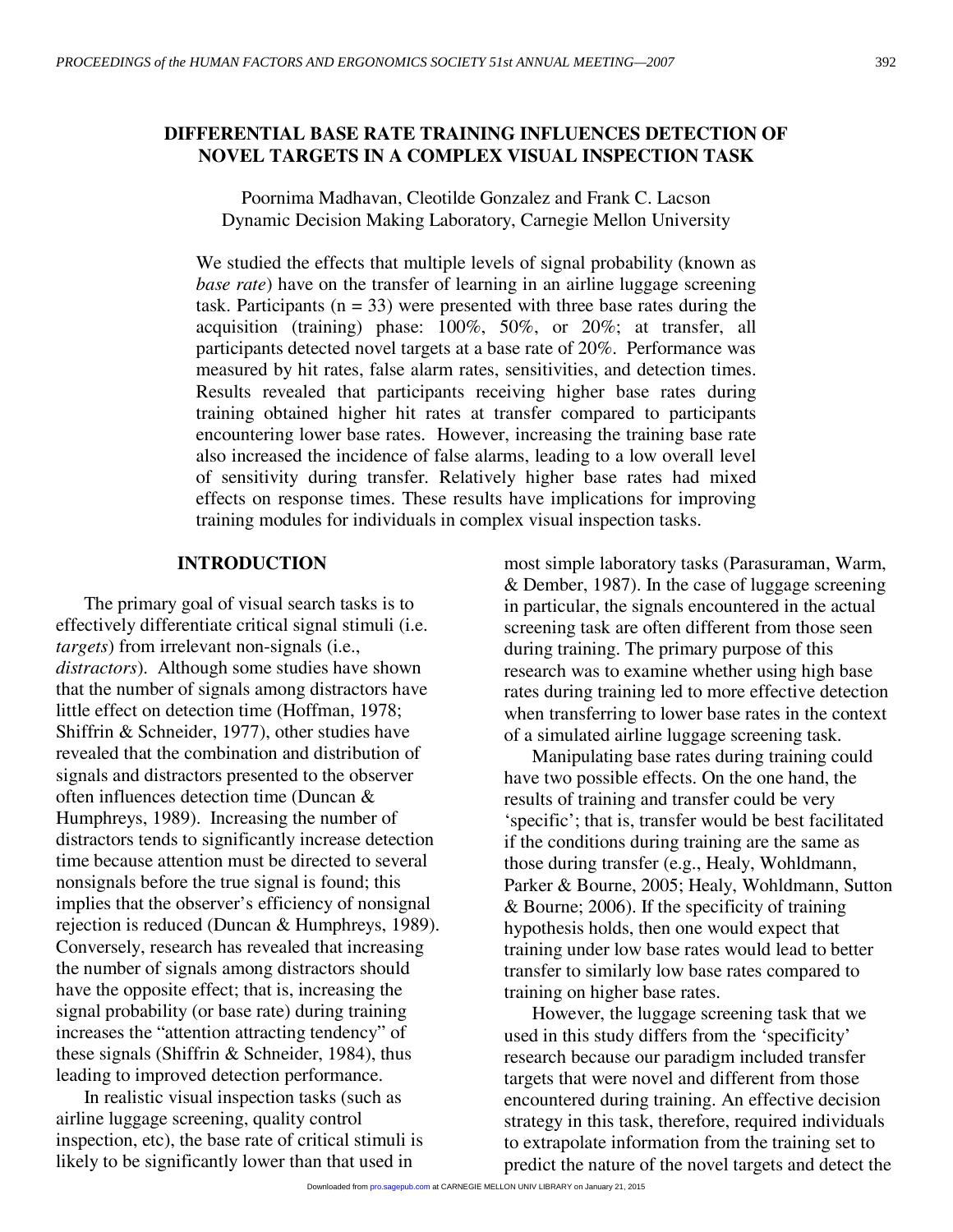new targets based on prior knowledge, instead of merely recognizing the same targets observed during training. Given the variability in the stimuli used during training versus transfer in this task, it is more likely that training on higher base rates provides individuals with a better mental representation of what constitutes a "target". The resulting enhanced detection performance would transfer better to lower base rates compared to training under the same lower frequencies. The purpose of this study, therefore, was to examine the effects of training observers on varying levels of base rates and transferring them to a lower base rate in a simulated luggage screening task.

## **Purpose of the Present Study**

This study was designed to test whether the number of times that the detection state occurs during practice leads to an improvement in the detection of novel targets at transfer. It is possible that a low number of detection searches would be beneficial during the acquisition phase but detrimental during transfer, because a lower "attention attracting tendency" developed during practice (Shiffrin & Schneider, 1984). In contrast, a higher number of detection searches could be more beneficial during transfer because it would increase the attention-attracting tendency of the signals. We hypothesized that larger base rates during training would lead to increased hit rates and faster response times at transfer, even with novel targets.

#### **METHOD**

## **Participants**

Thirty-three students from Carnegie Mellon University completed all phases of the experiment. The duration of the experiment was approximately 1.5 hours and participants were paid a total of \$15.

## **Tasks and Procedures**

Participants completed a luggage screening task comprising of 5 blocks of 100 trials each. The first four blocks comprised the training phase and the fifth block constituted the transfer phase. Participants were assigned to one of three training

conditions in the first 4 blocks: (i) 100% base rate, where all trials contained a signal  $(n = 11)$ ; (ii) 50% base rate, where half of the trials contained a signal  $(n = 11)$ , or (iii) 20% base rate, where only 20 out of every 100 trials contained a signal  $(n = 11)$ . In the transfer block, the base rate was 20% for all groups. Participants were not informed of the target base rate, in neither the training nor transfer blocks. In this paper, these conditions will be referred to as the *100% group*, *50%, group*, and *20% group*, respectively.

At the beginning of each training trial block, participants were asked to memorize a set of five targets drawn from five categories: guns, knives, scissors, sharp glass objects, and metal tools. Participants then observed a series of 100 two-color x-ray luggage-images cluttered with a variety of everyday objects (e.g., clothes, hair dryers, pill bottles) for a duration of 4 seconds per image. Participants were required to inspect each luggage image and click on the signal if it was present in the luggage.

During the transfer trial block, the targets consisted of unique objects drawn from different categories,) other than the ones used during training. Participants were also not shown the targets at the beginning of the trial block. Instead, participants were instructed to figure out what the targets could be, based on their knowledge and memory of the signals seen during the training session. Outcome feedback was provided at the end of each trial in the form of a text message on the screen.

The measures used to examine the effectiveness of transfer were: (1) hit rate, (2) false alarm rate, (3) sensitivity  $(d')$  and  $(4)$  response time for correct detections. We also analyzed data for response criterion settings  $(c)$  but do not report them in this article due to lack of statistically significant differences among groups.

#### **RESULTS**

Multiple repeated measures ANOVAs revealed that higher base rates during training benefited initial skill acquisition more than lower base rates. The 100% group had the highest increase in hit rates and the greatest decrease in response times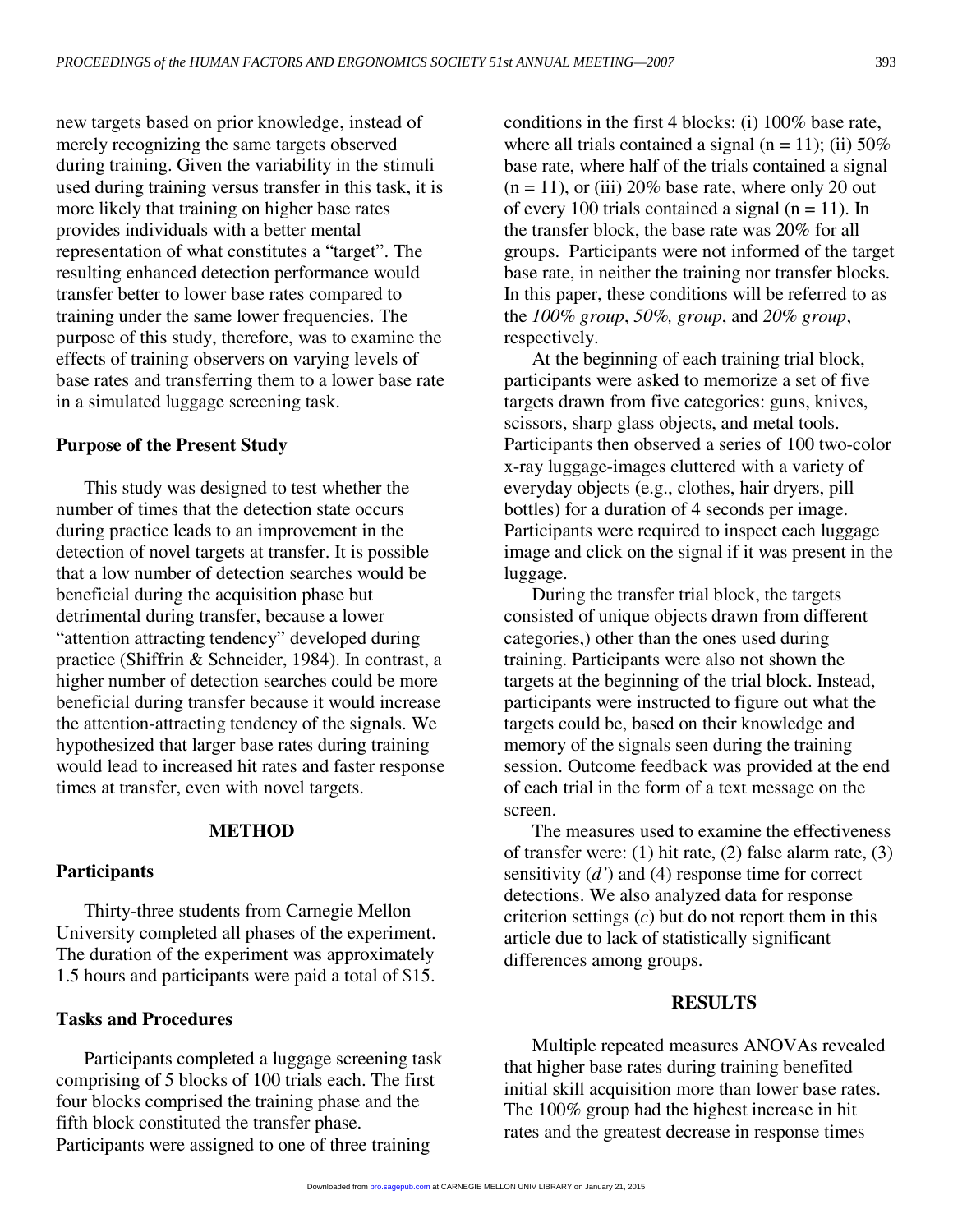during the course of training, followed by the 50% and 20% groups, respectively.

The question that arises is - Would higher base rates during training result in similar benefits during transfer? This is particularly critical when (1) the signal probability during transfer might be significantly lower than that used during training, and, (2) when the transfer task requires recognition of unfamiliar targets not encountered previously during training. Both attributes are characteristic of a real luggage screening task. We discuss this transfer data below, where all groups transferred to a 20% base rate and detected novel signals. Alpha values less than .05 are reported as statistically significant.

*Hit rate*. A one-way ANOVA on hit rates during transfer revealed a significant difference between groups,  $F(2, 30) = 5.71$ ,  $p < .05$ . The results for hit rates are illustrated in Figure 1.



#### Figure 1. Hit rates during transfer.

As seen in the figure, in keeping with expectations, the 100% group generated significantly more hits during transfer  $(M = .72, SD)$  $= .11$ ) than the 50% group (M = .56, SD = .13), t  $(20) = 3.05$ ,  $p < .05$ , and the 20% group, (M = .48, SD = .23), t (20) = 3.05,  $p < .05$ . However, the hit rates in the 50% group were not significantly different from the 20% group,  $t(20) = .95$ ,  $p = .35$ . This suggests that the target base rate during training exerts a beneficial effect on transfer only when the training base rate is 'exceptionally high' (i.e., 100%). In other words, if the target rate during training is significantly higher than the transfer base

rate, the probability of correctly detecting a novel target appears to be proportionately higher. However, the number of detection searches afforded by a 50% base rate during training was not sufficient to lead to accurate transfer to a lower base rate.

*False alarm rate*. A one-way ANOVA on false alarm rates during transfer revealed a significant difference between groups,  $F(2, 30) = 4.62$ ,  $p < .05$ . The pattern of results for false alarm rates is illustrated in Figure 2. As predicted, the 100% group generated significantly more false alarms during transfer ( $M = .42$ ,  $SD = .28$ ) than the 50% group ( $M = .20$ ,  $SD = .20$ ),  $t(20) = 2.09$ ,  $p = .05$ , and the 20% group (M = .17, SD = .11), t (20) = 2.73,  $p < .05$ . Similar to the pattern for hit rates, the false alarm rate in the 50% group was not significantly different from the 20% group,  $t(20) =$  $.46, p = .65.$ 



Figure 2. False alarm rates during transfer.

*Sensitivity (d').* A one-way ANOVA on sensitivities revealed a significant difference between groups,  $F(2, 30) = 2.19$ ,  $p < .05$ . The results are illustrated in Figure 3. As expected from the pattern of hit rates and false alarm rates discussed above, the 100% group demonstrated lower levels of sensitivity ( $M = .87$ , SD = .78) than the 50% group (M = 1.11, SD = .75), t (20) = 1.73,  $p < .057$ , but not significantly lower than the 20% group,  $(M = .96, SD = 1.11)$ ,  $t(20) = .21$ ,  $p = .84$ . Unlike the pattern for hit rate and false alarm rates, and as evident in Figure 3, the sensitivity levels of the 50% group were also significantly higher than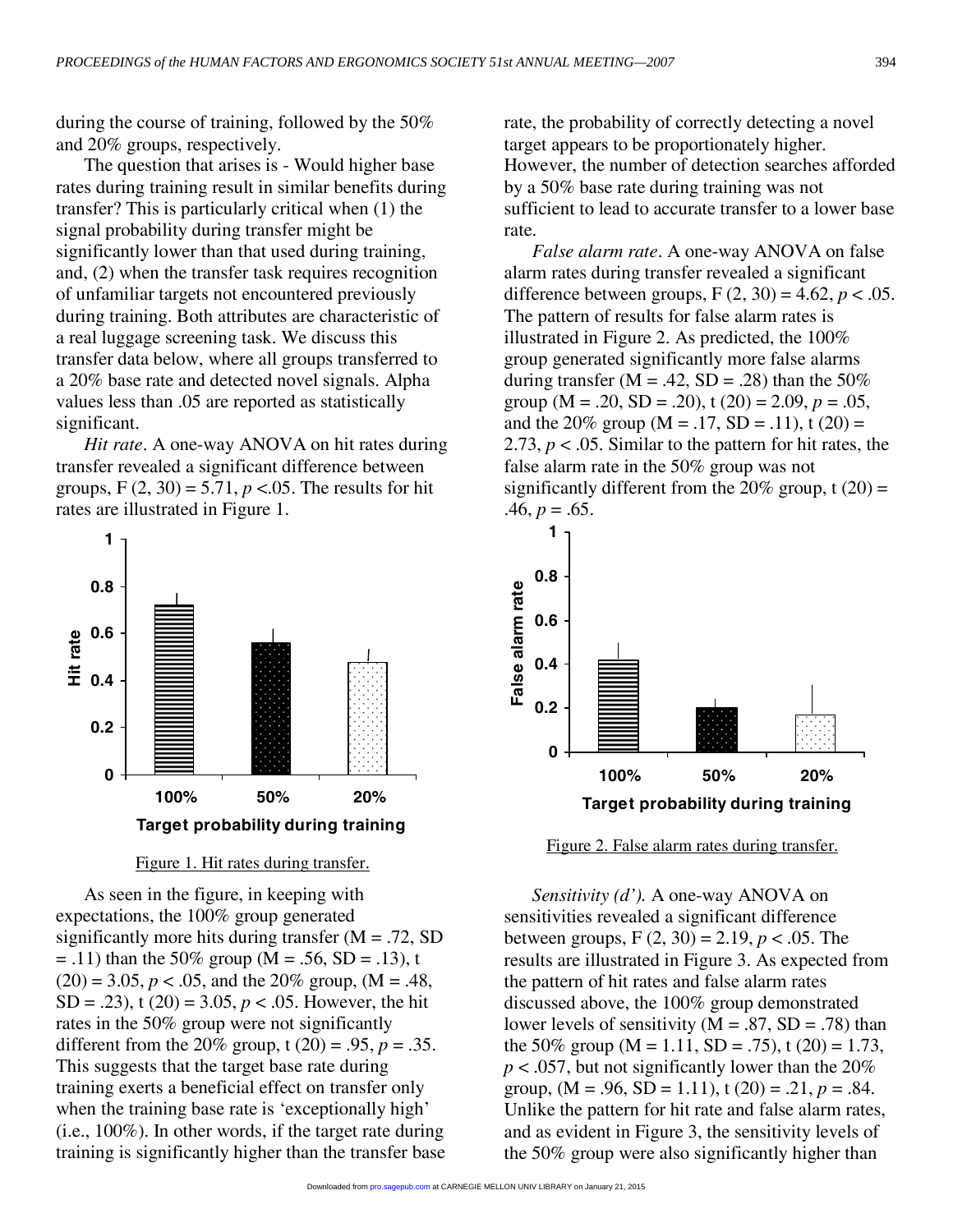the 20% group, t (20) = 2.38,  $p < .05$ . This suggests that, after accounting for the tradeoff between hits and false alarms, a 'moderate' base rate  $(50\%)$ during training has the most beneficial effects on detection sensitivity during transfer.





*Response time for correct detections*. Similar to the above analyses, a one-way ANOVA on response times during transfer revealed a significant difference between groups,  $F(2, 30) = 10.28$ ,  $p <$ .05. The results are depicted in Figure 4.



**Target probability during training**

### Figure 4. Response times for correct detections during transfer.

Contrary to the pattern for hit rates, participants in the 100% group responded significantly slower during transfer ( $M = 2.59$  sec,  $SD = .28$ ) than the

50% group (M = 2.28 sec, SD = .18), t (20) = 3.13,  $p < .05$  and the 20% group, (M = 2.12 sec, SD = .27), t  $(20) = 4.00$ ,  $p < .05$ . The response time of participants in the 50% group did not differ from the 20% group, t (20) = 1.56,  $p = .14$ .

## **DISCUSSION**

Schneider and Fisk (unpublished) examined improvements in signal detection performance in a simple visual search as a function of the ratio of detection and non-detection searches. They found that the number of non-detection searches decreases detection accuracy and influences the transfer to either low or high base rate situations. In the current research we utilized a practice-test paradigm wherein the transfer condition involved novel targets and all the training conditions transferred to the same reduced base rate (20%). This design allows for specific conclusions about the effect of the diversity of search states during training in detecting novel items at test.

Our findings show an advantage of training on the highest base rate condition (100%) with respect to the hit rate during transfer to novel targets. This result can be interpreted by the "attention attracting" tendency" that is developed during practice (Shiffrin & Schneider, 1984). In this experiment, practice increased the ëattention-attracting tendencyí of signals and provided participants in the 100% group with a more accurate mental representation of what constituted a "target", relative to the 50% and the 20%groups. This finding, however, did not hold true for false alarm rates, sensitivities and response time. Reasons for this are discussed below.

Contrary to the data for hit rates, results revealed that training on a very high base rate led to a higher incidence of false alarms, thereby negatively impacting sensitivities. It is possible that a very high base rate led to a higher expectation of signals being present, which led participants in the 100% group to generate more "target present" responses during transfer. This increased their false alarm rate relative to the groups that trained on lower base rates and hence had lower expectations of the target being present. The large number of false alarms generated during transfer led to a drop